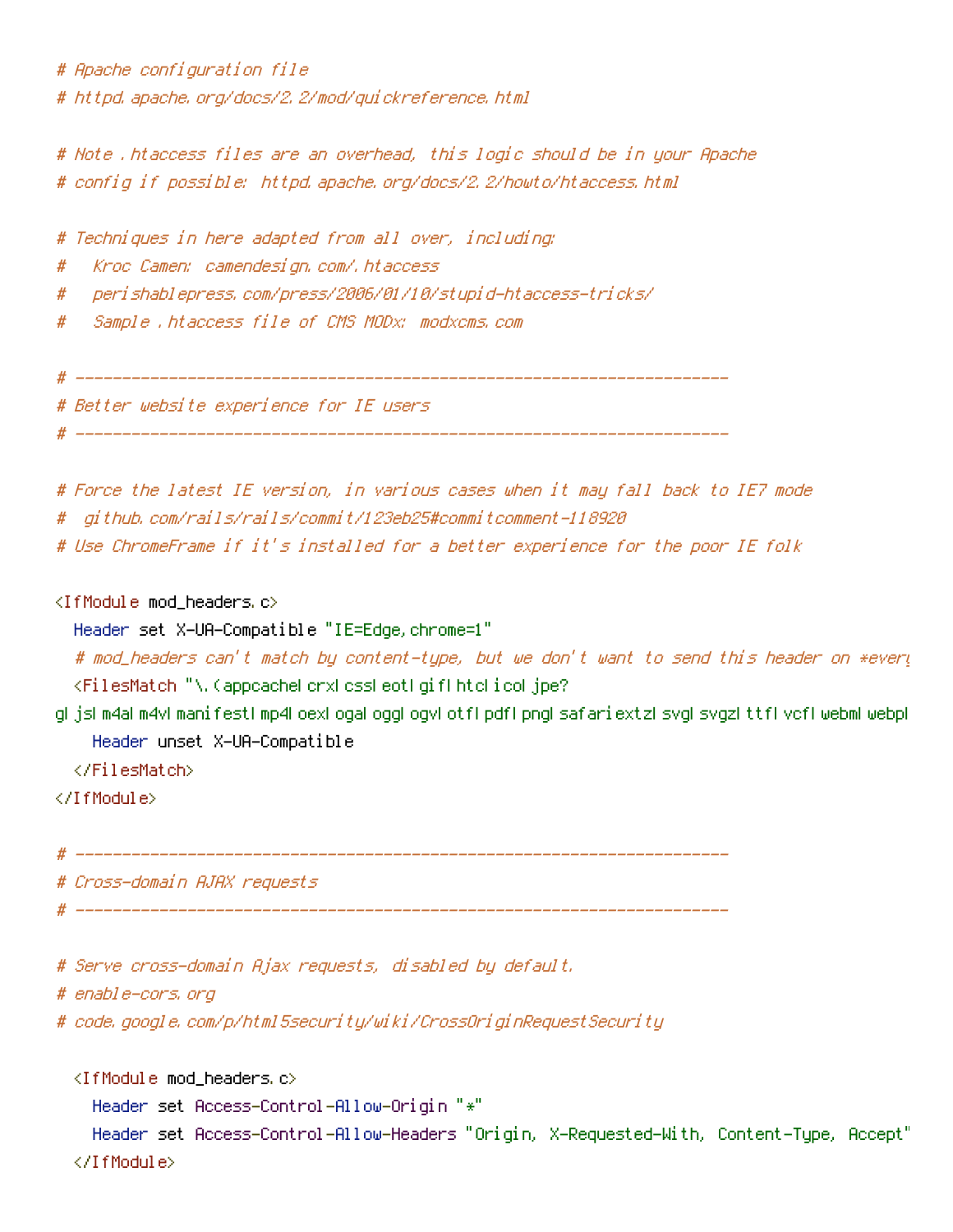# CORS-enabled images (@crossorigin)

# ----------------------------------------------------------------------

# ----------------------------------------------------------------------

# Send CORS headers if browsers request them; enabled by default for images.

# developer.mozilla.org/en/CORS\_Enabled\_Image

# blog.chromium.org/2011/07/using-cross-domain-images-in-webgl-and.html

# hacks.mozilla.org/2011/11/using-cors-to-load-webgl-textures-from-cross-domain-images/

# wiki.mozilla.org/Security/Reviews/crossoriginAttribute

#### <IfModule mod\_setenvif.c>

<IfModule mod\_headers.c>

# mod\_headers, y <sup>u</sup> no match by Content-Type?!

<FilesMatch "\.(gif|ico|jpe?g|png|svg|svgz|webp)\$">

SetEnvIf Origin ":" IS\_CORS

Header set Access-Control-Allow-Origin "\*" env=IS\_CORS

</FilesMatch>

</IfModule>

</IfModule>

```
# ----------------------------------------------------------------------
```
# Webfont access

# ----------------------------------------------------------------------

# Allow access from all domains for webfonts. # Alternatively you could only whitelist your

# subdomains like "subdomain.example.com".

<IfModule mod\_headers.c>

<FilesMatch "\.(eot|font.css|otf|ttc|ttf|woff)\$"> Header set Access-Control-Allow-Origin "\*"

</FilesMatch>

</IfModule>

# Proper MIME type for all files

#### # JavaScript

. Normalize to standard type (it's sniffed in IE anyways)

# ----------------------------------------------------------------------

# ----------------------------------------------------------------------

 $\mathcal{F}$  to the first section  $\mathcal{F}$  section  $\mathcal{F}$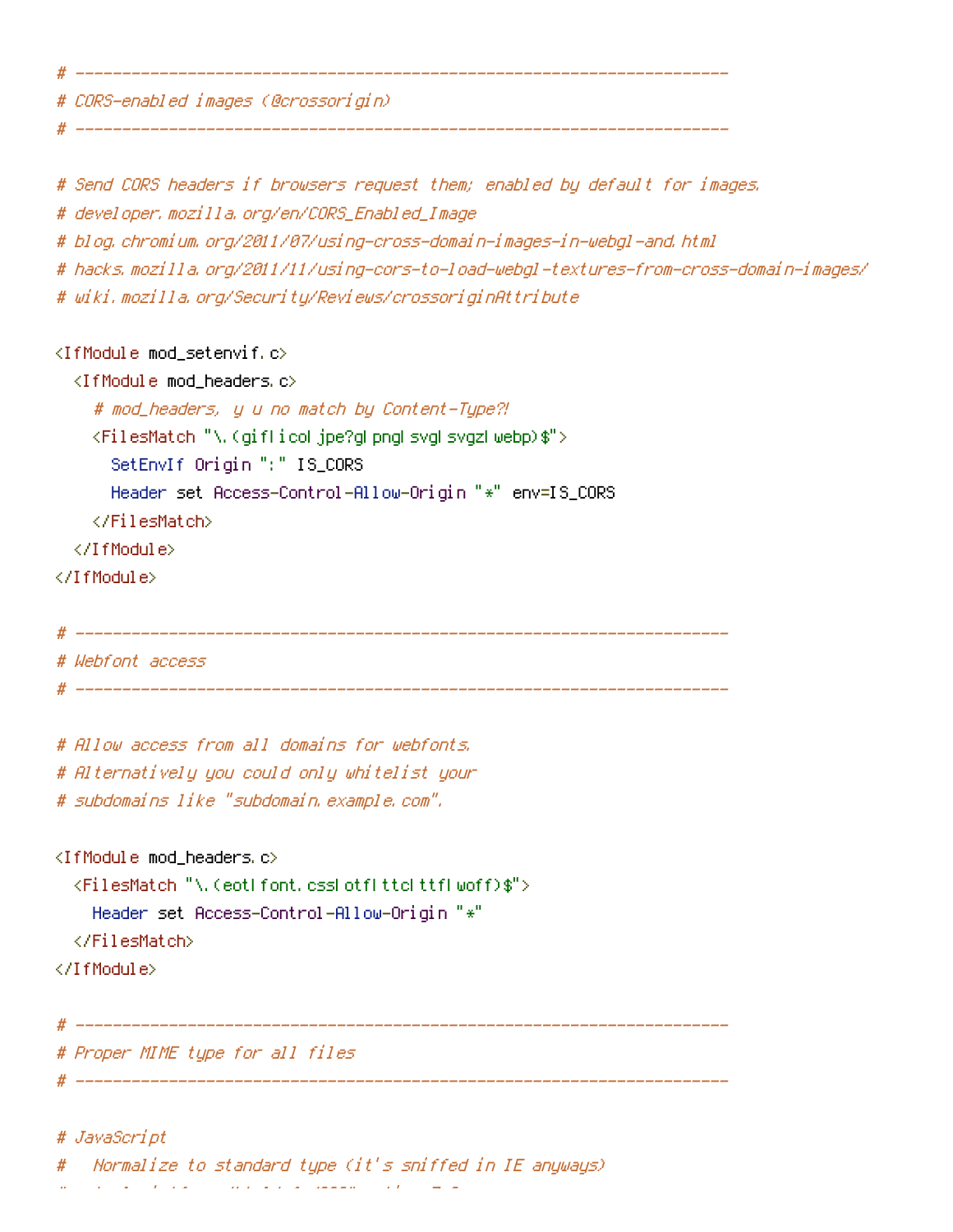# # tools.ietf.org/html/rfc4329#section-7.2

| AddType application/javascript | js jsonp |
|--------------------------------|----------|
| AddType application/json       | tison.   |

## # Audio

| AddTupe audio/mp4 | m4a f4a f4b |  |
|-------------------|-------------|--|
| AddTupe audio/ogg | oga ogg     |  |

# # Video

| AddTupe video/mp4   | mp4 m4v f4v f4p |
|---------------------|-----------------|
| AddTupe video/ogg   | oav             |
| AddTupe video/webm  | webm            |
| AddType video/x-flv | fl v            |

### # SVG

# # Required for svg webfonts on iPad # twitter.com/FontSquirrel/status/14855840545 AddType image/svg+xml svg svgz

| nuu i ypol       | TWOde, SAdiyw | pry pry |  |
|------------------|---------------|---------|--|
| AddEncoding gzip |               | svaz    |  |

# # Webfonts

| AddTupe application/vnd.ms-fontobject | eot.    |
|---------------------------------------|---------|
| AddTupe application/x-font-ttf        | ttf ttc |
| AddTupe application/x-font-woff       | woff    |
| AddType font/opentype                 | nt f    |

# # Assorted types

| AddTupe application/octet-stream                   | safariextz        |
|----------------------------------------------------|-------------------|
| AddType application/x-chrome-extension             | crx               |
| AddTupe application/x-opera-extension              | oex               |
| AddType application/x-shockwave-flash              | swfi              |
| AddType application/x-web-app-manifest+json webapp |                   |
| AddType application/x-xpinstall                    | xpi               |
| AddTupe application/xml                            | rss atom xml rdf  |
| AddTupe image/webp                                 | webp              |
| AddType image/x-icon                               | ico               |
| AddTupe text/cache-manifest                        | appcache manifest |
| AddTupe text/vtt                                   | vtt               |
| AddTupe text/x-component                           | htc               |
| AddTupe text/x-vcard                               | vef               |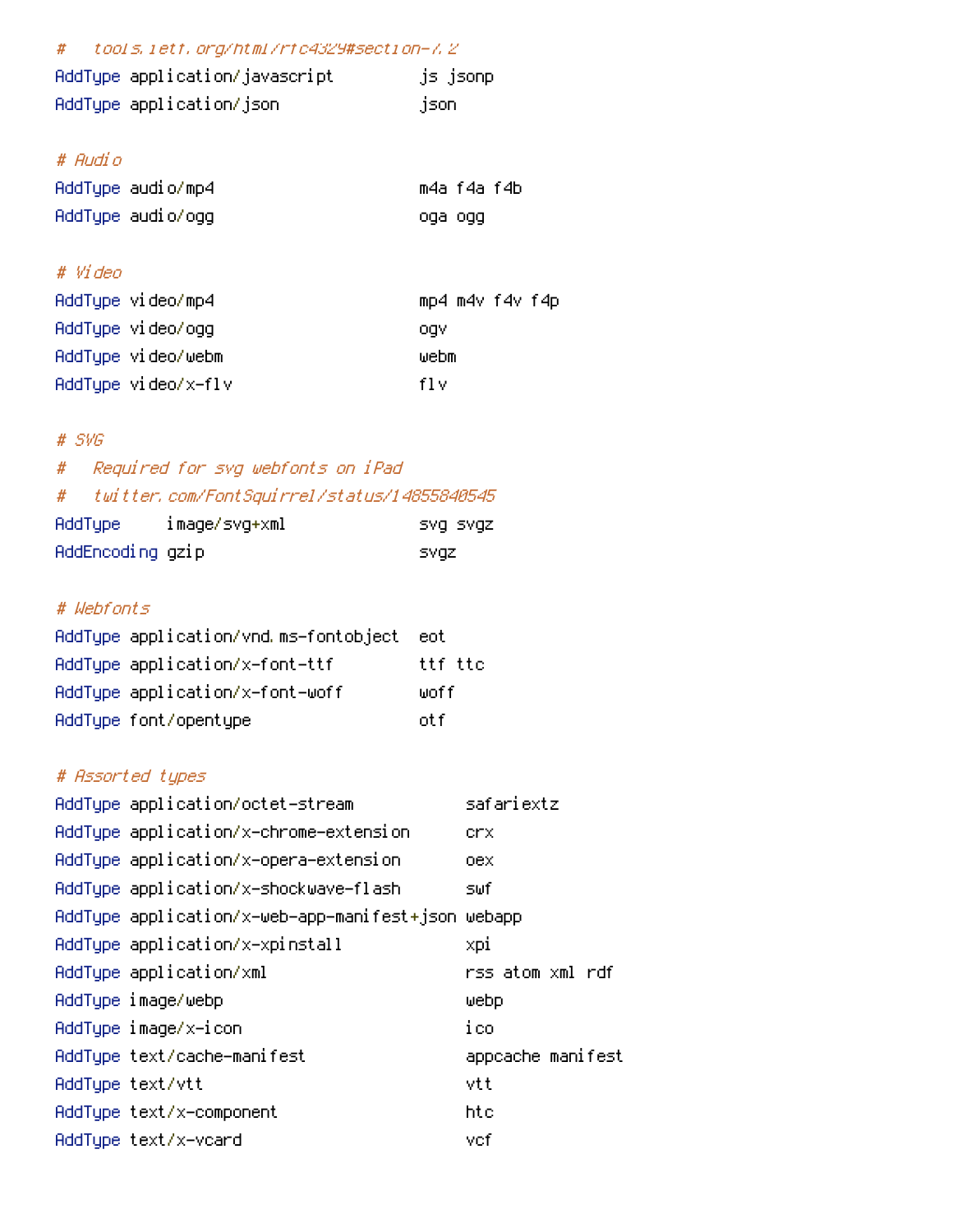# Allow concatenation from within specific js and css files

# ----------------------------------------------------------------------

# ----------------------------------------------------------------------

# e.g. Inside of script.combined.js you could have # <!--#include file="libs/jquery-1.5.0.min.js" --> # <!--#include file="plugins/jquery.idletimer.js" --> # and they would be included into this single file.

# This is not in use in the boilerplate as it stands. You may # choose to use this technique if you do not have <sup>a</sup> build process.

#<FilesMatch "\.combined\.js\$">

# Options +Includes

# AddOutputFilterByType INCLUDES application/javascript application/json

# SetOutputFilter INCLUDES

#</FilesMatch>

#<FilesMatch "\.combined\.css\$"> # Options +Includes # AddOutputFilterByType INCLUDES text/css # SetOutputFilter INCLUDES #</FilesMatch>

# ----------------------------------------------------------------------

# Gzip compression

# ----------------------------------------------------------------------

<IfModule mod\_deflate.c>

# Force deflate for mangled headers developer.yahoo.com/blogs/ydn/posts/2010/12/pushing-be

<IfModule mod\_setenvif.c>

<IfModule mod\_headers.c>

SetEnvIfNoCase ^(Accept-EncodXng|X-cept-Encoding|X{15}|~{15}|-{15})\$ ^((gzip|deflate)\

{4,13}\$ HAVE\_Accept-Encoding

RequestHeader append Accept-Encoding "gzip,deflate" env=HAVE\_Accept-Encoding

</IfModule>

</IfModule>

# Compress all output labeled with one of the following MIME-types

# (for Apache versions below 2.3.7, you don't need to enable `mod\_filter`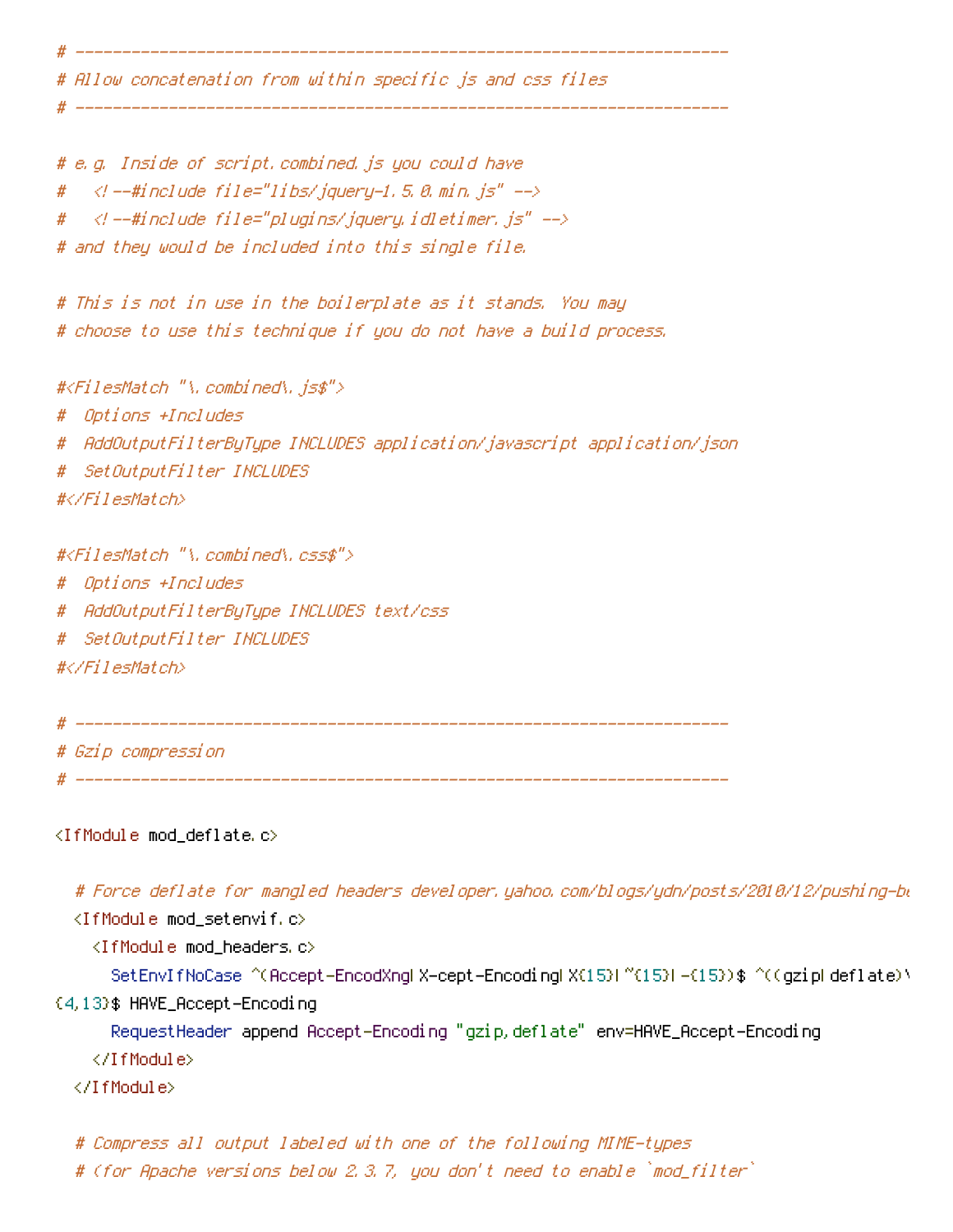# and can remove the `<IfModule mod filter.c>` and `</IfModule>` lines as # `AddOutputFilterByType` is still in the core directives) <IfModule mod\_filter.c> AddOutputFilterByType DEFLATE application/atom+xml \ application/javascript \ application/json \ application/rss+xml \ application/vnd.ms-fontobject \ application/x-font-ttf \

> application/xhtml+xml  $\lambda$ application/xml \ font/opentype \ image/svg+xml \ image/x-icon \ text/css \ text/html \ text/plain \ text/x-component \ text/xml

</IfModule>

</IfModule>

# ---------------------------------------------------------------------- # Expires headers (for better cache control) # ----------------------------------------------------------------------

# These are pretty far-future expires headers.

# They assume you control versioning with filename-based cache busting

# Additionally, consider that outdated proxies may miscache

# www.stevesouders.com/blog/2008/08/23/revving-filenames-dont-use-querystring/

# If you don't use filenames to version, lower the CSS and JS to something like # "access plus 1 week".

<IfModule mod\_expires.c> ExpiresActive on

# Perhaps better to whitelist expires rules? Perhaps. ExpiresDefault "access plus 1 month"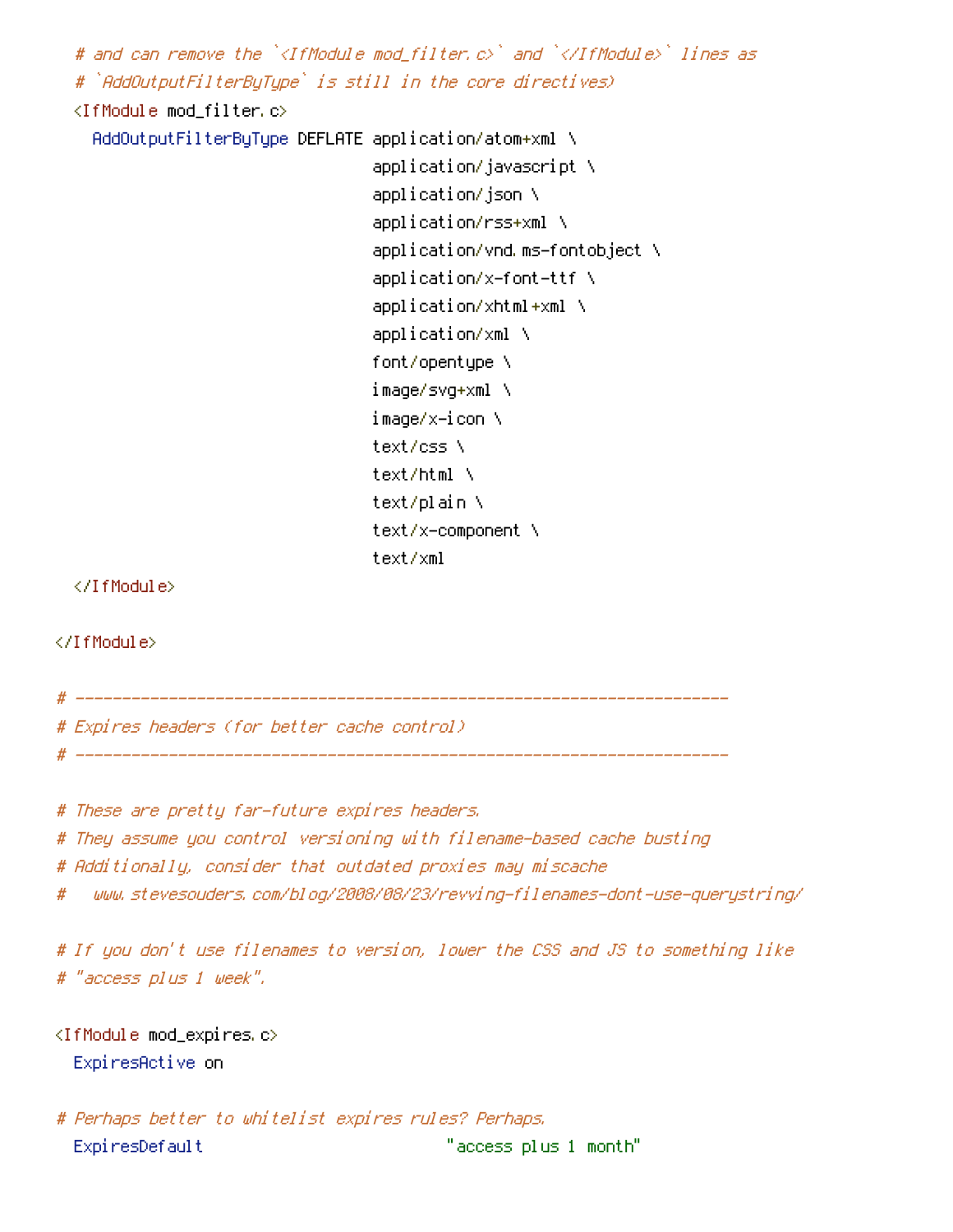| # cache appcache needs re-requests in FF 3.6 (thanks Remy ~Introducing HTML5) |                         |
|-------------------------------------------------------------------------------|-------------------------|
| ExpiresByType text/cache-manifest "access plus 0 seconds"                     |                         |
|                                                                               |                         |
| # Your document html                                                          |                         |
| ExpiresByType text/html                                                       | "access plus 0 seconds" |
|                                                                               |                         |
| # Data                                                                        |                         |
| ExpiresByType application/json                                                | "access plus 0 seconds" |
| ExpiresByType application/xml                                                 | "access plus 0 seconds" |
| ExpiresByType text/xml                                                        | "access plus 0 seconds" |
|                                                                               |                         |
| # Feed                                                                        |                         |
| ExpiresByType application/atom+xml                                            | "access plus 1 hour"    |
| ExpiresByType application/rss+xml                                             | "access plus 1 hour"    |
| # Favicon (cannot be renamed)                                                 |                         |
| ExpiresByType image/x-icon                                                    | "access plus 1 week"    |
|                                                                               |                         |
| # Media: images, video, audio                                                 |                         |
| Expi resByType audio/ogg                                                      | "access plus 1 month"   |
| ExpiresByType image/gif                                                       | "access plus 1 month"   |
| ExpiresByType image/jpeg                                                      | "access plus 1 month"   |
| ExpiresByType image/png                                                       | "access plus 1 month"   |
| ExpiresByType video/mp4                                                       | "access plus 1 month"   |
| ExpiresByType video/ogg                                                       | "access plus 1 month"   |
| ExpiresByType video/webm                                                      | "access plus 1 month"   |
|                                                                               |                         |
| # HTC files (css3pie)                                                         |                         |
| ExpiresByType text/x-component                                                | "access plus 1 month"   |
| # Webfonts                                                                    |                         |
| ExpiresByType application/vnd.ms-fontobject "access plus 1 month"             |                         |
| ExpiresByType application/x-font-ttf                                          | "access plus 1 month"   |
| ExpiresByType application/x–font–woff                                         | "access plus 1 month"   |
| ExpiresByType font/opentype                                                   | "access plus 1 month"   |
| ExpiresByType image/svg+xml                                                   | "access plus 1 month"   |
|                                                                               |                         |
| # CSS and JavaScript                                                          |                         |
| ExpiresByType application/javascript                                          | "access plus 1 year"    |
| ExpiresByType text/css                                                        | "access plus 1 year"    |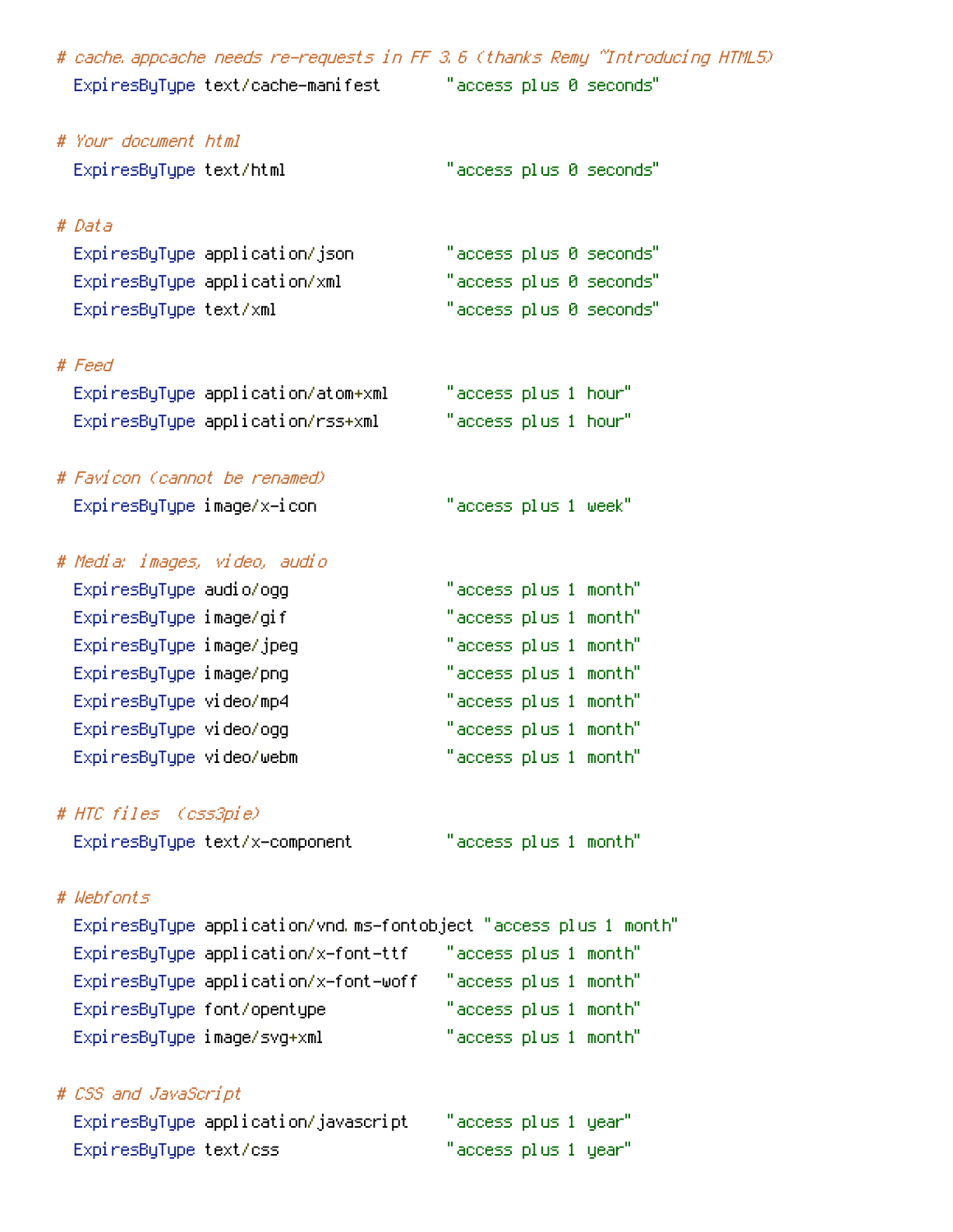#### </IfModule>

```
# ----------------------------------------------------------------------
# Prevent mobile network providers from modifying your site
 # ----------------------------------------------------------------------
# The following header prevents modification of your code over 3G on some
# European providers.
# This is the official 'bypass' suggested by O2 in the UK.
# <IfModule mod headers, c>
# Header set Cache-Control "no-transform"
# </IfModule>
# ----------------------------------------------------------------------
# ETag removal
 # ----------------------------------------------------------------------
# FileETag None is not enough for every server.
<IfModule mod_headers.c>
  Header unset ETag
</IfModule>
# Since we're sending far-future expires, we don't need ETags for
# static content.
# developer.yahoo.com/performance/rules.html#etags
FileETag None
# ----------------------------------------------------------------------
# Stop screen flicker in IE on CSS rollovers
# ----------------------------------------------------------------------
```
# The following directives stop screen flicker in IE on CSS rollovers - in # combination with the "ExpiresByType" rules for images (see above).

# BrowserMatch "MSIE" brokenvary=1 # BrowserMatch "Mozilla/4.[0-9]{2}" brokenvary=1 # BrowserMatch "Opera" !brokenvary # SetEnvIf brokenvary 1 force-no-vary

# ----------------------------------------------------------------------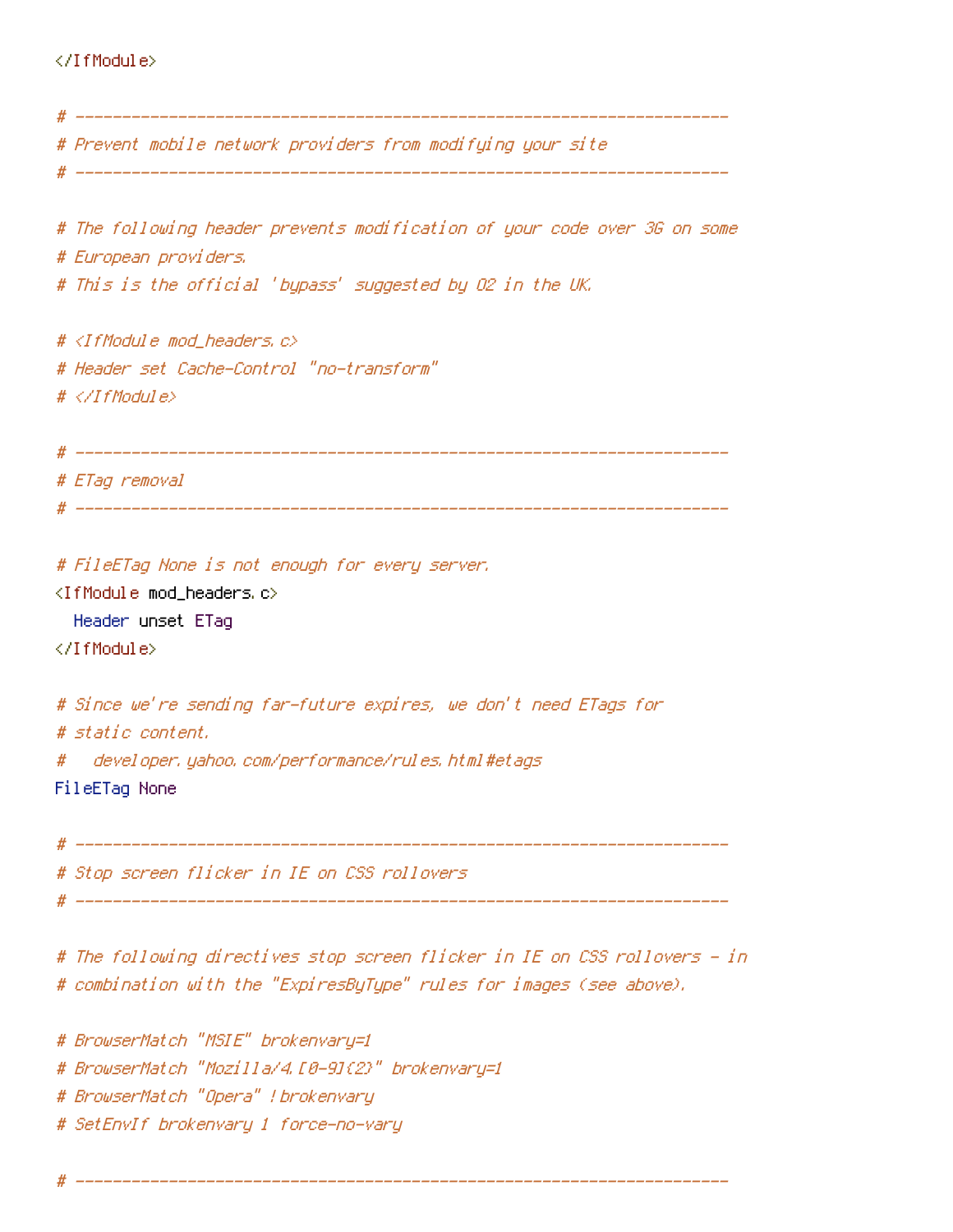# Set Keep-Alive Header

# Keep-Alive allows the server to send multiple requests through one # TCP-connection. Be aware of possible disadvantages of this setting. Turn on # if you serve <sup>a</sup> lot of static content.

 $#$  <IfModule mod headers,  $c$ > # Header set Connection Keep-Alive # </IfModule>

# ----------------------------------------------------------------------

# Cookie setting from iframes

# ----------------------------------------------------------------------

# Allow cookies to be set from iframes (for IE only) # If needed, specify <sup>a</sup> path or regex in the Location directive.

# ----------------------------------------------------------------------

# <IfModule mod\_headers.c> # Header set P3P "policyref=\"/w3c/p3p.xml\", CP=\"IDC DSP COR ADM DEVi TAIi PSA PSD IVAi OUR IND CNT\"" # </IfModule>

```
# ----------------------------------------------------------------------
```
# Start rewrite engine

# ----------------------------------------------------------------------

# Turning on the rewrite engine is necessary for the following rules and # features. FollowSymLinks must be enabled for this to work.

# Some cloud hosting services require RewriteBase to be set: goo.gl/HOcPN # If using the h5bp in <sup>a</sup> subdirectory, use `RewriteBase /foo` instead where # 'foo' is your directory.

# If your web host doesn't allow the FollowSymlinks option, you may need to # comment it out and use `Options +SymLinksIfOwnerMatch`, but be aware of the # performance impact: http://goo.gl/Mluzd

<IfModule mod\_rewrite.c> Options +FollowSymlinks # Options +SymLinksIfOwnerMatch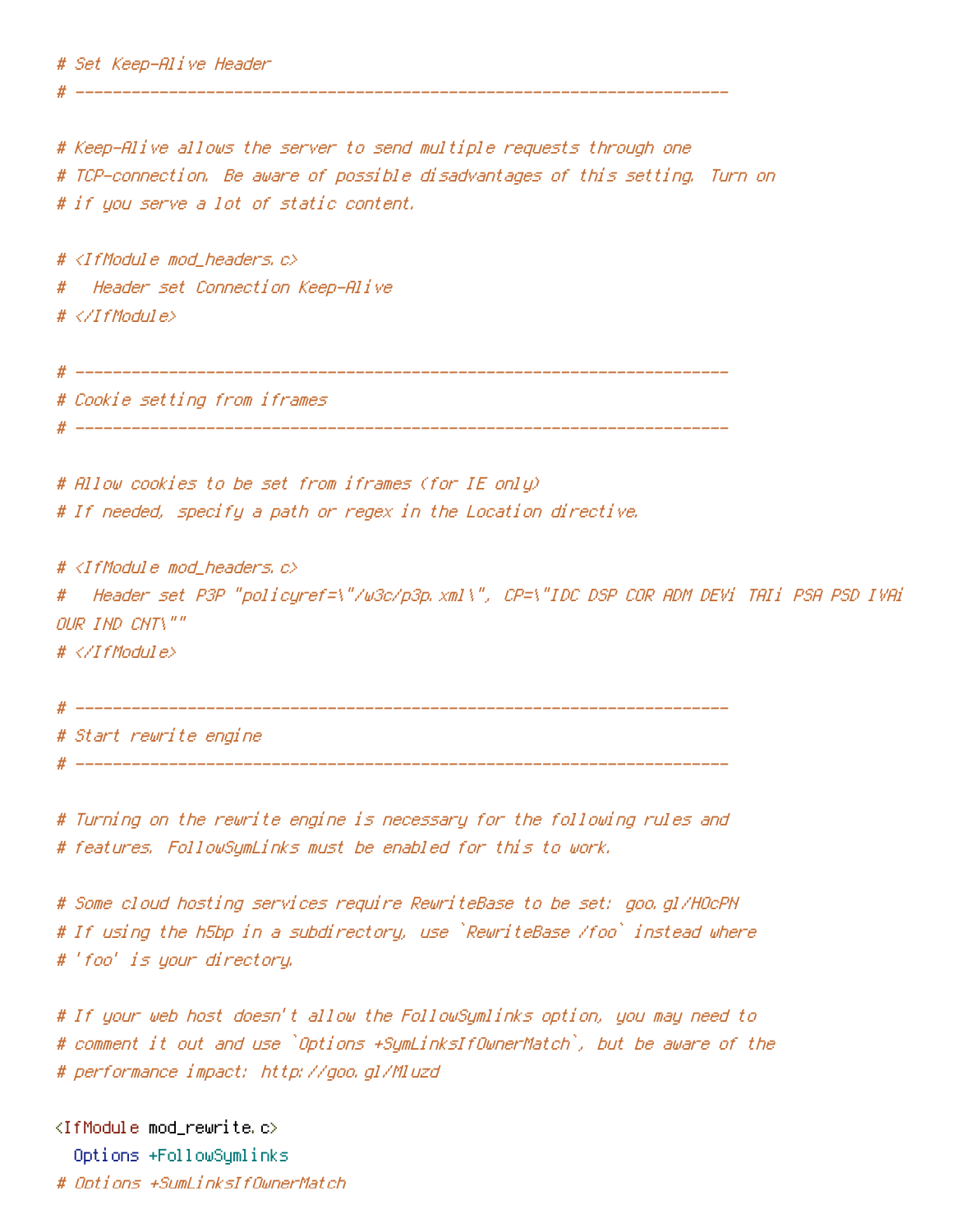# Options +SymLinksIfOwnerMatch RewriteEngine On # RewriteBase / </IfModule> # ---------------------------------------------------------------------- # Suppress or force the "www." at the beginning of URLs # ---------------------------------------------------------------------- # The same content should never be available under two different URLs - # especially not with and without "www." at the beginning, since this can cause # SEO problems (duplicate content). That's why you should choose one of the # alternatives and redirect the other one. # By default option 1 (no "www.") is activated. # no-www.org/faq.php?q=class\_b # If you'd prefer to use option 2, just comment out all option 1 lines # and uncomment option 2. # IMPORTANT: NEVER USE BOTH RULES AT THE SAME TIME! # ---------------------------------------------------------------------- # Option 1: # Rewrite "www.example.com -> example.com". <IfModule mod\_rewrite.c> RewriteCond %{HTTPS} !=on RewriteCond %{HTTP\_HOST} ^www\.(.+)\$ [NC] RewriteRule ^ http://%1%{REQUEST\_URI} [R=301,L] </IfModule> # ---------------------------------------------------------------------- # Option 2: # Rewrite "example.com -> www.example.com". # Be aware that the following rule might not be <sup>a</sup> good idea if you use "real"

# subdomains for certain parts of your website.

# <IfModule mod\_rewrite.c>

# RewriteCond %{HTTPS} !=on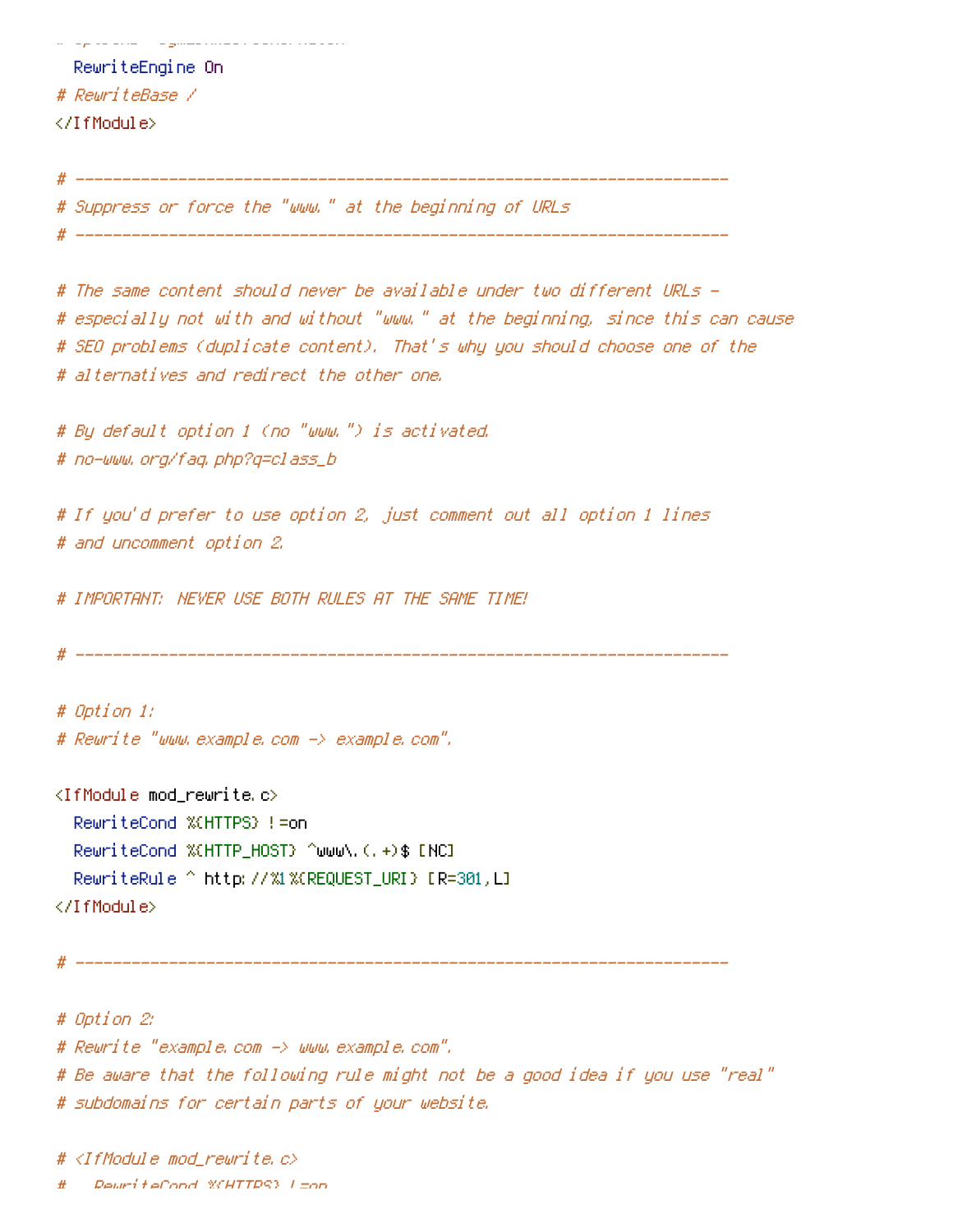| $^{\ast}$ | RGWLILGGUND WENTEDJ F-UN                  |
|-----------|-------------------------------------------|
| #         | ReuriteCond %CHTTP_HOST} ! ^www\ +\$ [NC] |
| #         |                                           |
|           | #                                         |
|           |                                           |

# ----------------------------------------------------------------------

# ----------------------------------------------------------------------

# Built-in filename-based cache busting

# If you're not using the build script to manage your filename version revving, # you might want to consider enabling this, which will route requests for # `/css/style.20110203.css` to `/css/style.css`.

# To understand why this is important and <sup>a</sup> better idea than all.css?v1231, # please refer to the bundled documentation about `.htaccess`.

#  $\triangleleft$  fModule mod rewrite.c>

- # RewriteCond %{REQUEST\_FILENAME} !-f
- # RewriteCond %{REQUEST\_FILENAME} !-d
- # RewriteRule ^(, +)\.(\d+)\.(js|css|png|jpg|gif)\$ \$1.\$3 [L]
- # </IfModule>
- # ----------------------------------------------------------------------

# Prevent SSL cert warnings

# ----------------------------------------------------------------------

# Rewrite secure requests properly to prevent SSL cert warnings, e.g. prevent # https://www.example.com when your cert only allows https://secure.example.com

#  $\triangleleft$  fModule mod rewrite.c>

# RewriteCond %{SERVER\_PORT} !^443

# RewriteRule ^ https://example-domain-please-change-me.com%{REQUEST\_URI} [R=301,L] # </IfModule>

# ----------------------------------------------------------------------

# ----------------------------------------------------------------------

# Prevent 404 errors for non-existing redirected folders

# without -MultiViews, Apache will give <sup>a</sup> 404 for <sup>a</sup> rewrite if <sup>a</sup> folder of the # same name does not exist.

# webmasterworld.com/apache/3808792.htm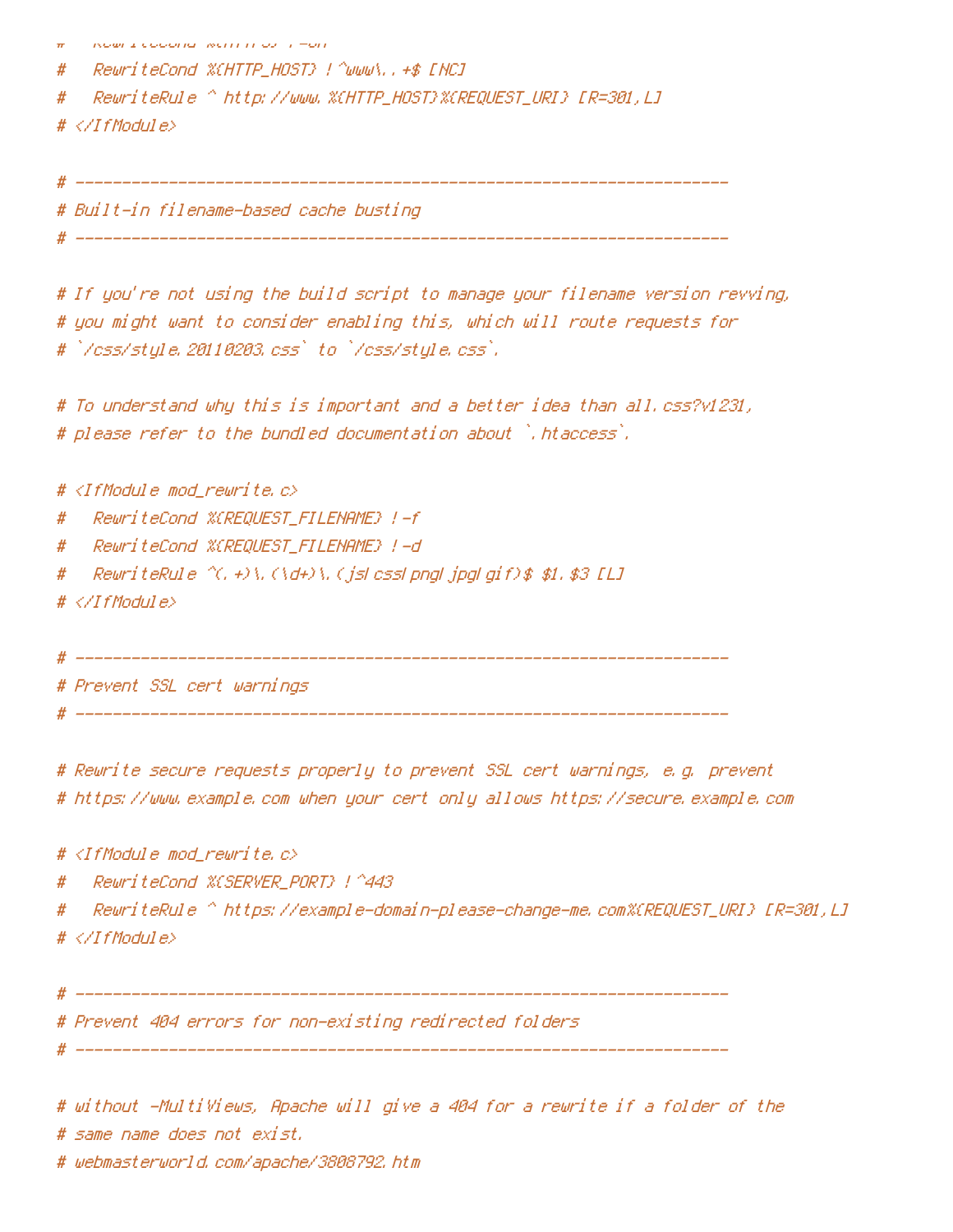Options -MultiViews

# ---------------------------------------------------------------------- # Custom 404 page # ----------------------------------------------------------------------

# You can add custom pages to handle 500 or 403 pretty easily, if you like. # If you are hosting your site in subdirectory, adjust this accordingly # e.g. ErrorDocument 404 /subdir/404.html ErrorDocument 404 /404.html

# ---------------------------------------------------------------------- # UTF-8 encoding # ----------------------------------------------------------------------

# Use UTF-8 encoding for anything served text/plain or text/html AddDefaultCharset utf-8

# Force UTF-8 for <sup>a</sup> number of file formats AddCharset utf-8 .atom .css .js .json .rss .vtt .xml

# ----------------------------------------------------------------------

# ----------------------------------------------------------------------

# A little more security

# To avoid displaying the exact version number of Apache being used, add the # following to httpd.conf (it will not work in .htaccess): # ServerTokens Prod

# "-Indexes" will have Apache block users from browsing folders without <sup>a</sup> # default document Usually you should leave this activated, because you # shouldn't allow everybody to surf through every folder on your server (which # includes rather private places like CMS system folders).

<IfModule mod\_autoindex.c>

Options -Indexes

</IfModule>

# Block access to "hidden" directories or files whose names begin with <sup>a</sup> # period. This includes directories used by version control systems such as # Subversion or Git. <IfModule mod\_rewrite.c>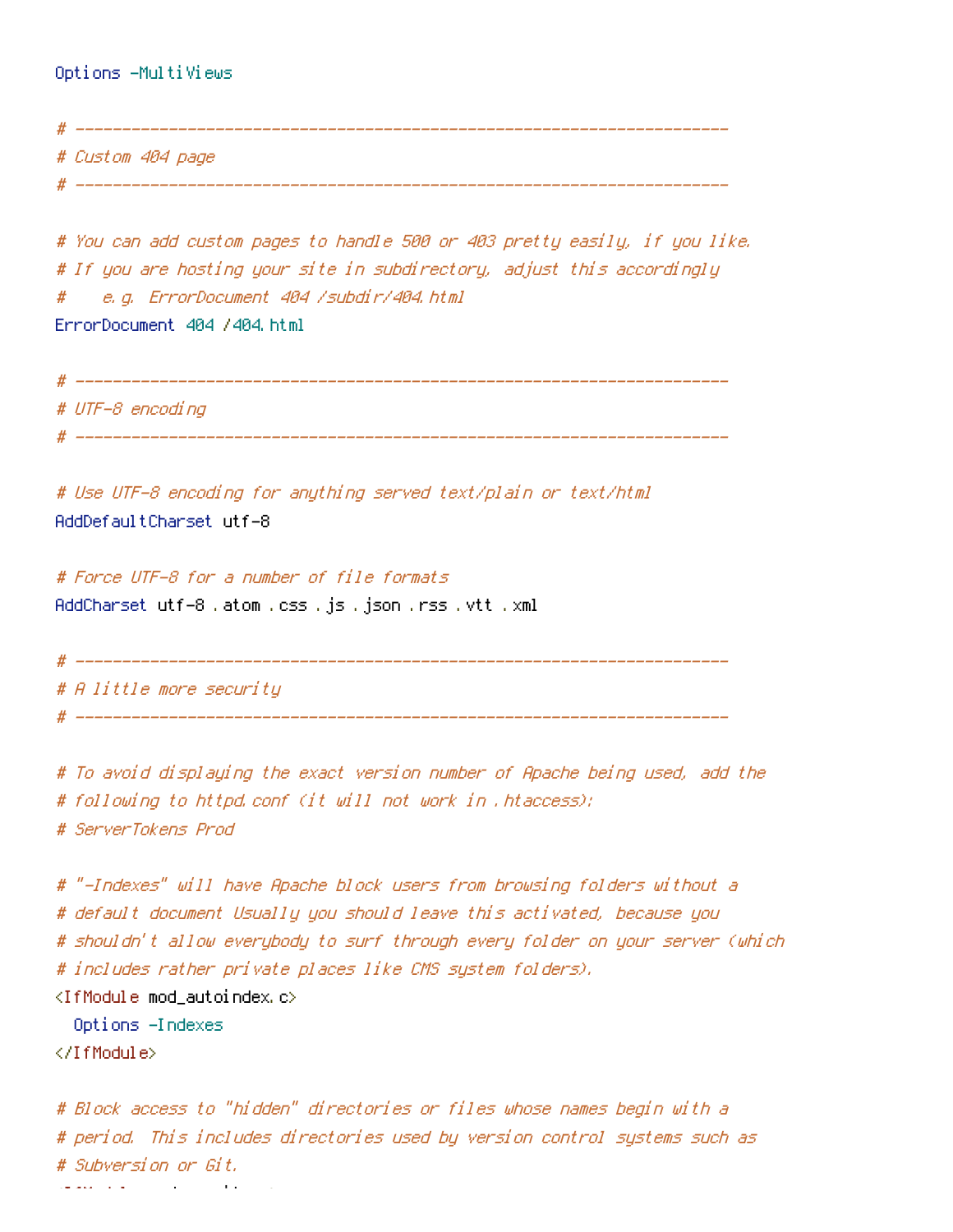```
<IfModule mod_rewrite.c>
  RewriteCond %{SCRIPT_FILENAME} -d [OR]
  RewriteCond %{SCRIPT_FILENAME} -f
  RewriteRule "(^{\circ}|/)\." - [F]
</IfModule>
```

```
# Block access to backup and source files. These files may be left by some
# text/html editors and pose a great security danger, when anyone can access
# them.
<FilesMatch "(\.(bak|config|dist|fla|inc|ini|log|psd|sh|sql|swp)|~)$">
  Order allow,deny
  Deny from all
  Satisfy All
</FilesMatch>
```

```
# If your server is not already configured as such, the following directive
# should be uncommented in order to set PHP's register_globals option to OFF.
# This closes a major security hole that is abused by most XSS (cross-site
# scripting) attacks. For more information: http://php.net/register_globals
#
# IF REGISTER_GLOBALS DIRECTIVE CAUSES 500 INTERNAL SERVER ERRORS:
#
# Your server does not allow PHP directives to be set via .htaccess. In that
# case you must make this change in your php.ini file instead. If you are
# using a commercial web host, contact the administrators for assistance in
# doing this. Not all servers allow local php.ini files, and they should
# include all PHP configurations (not just this one), or you will effectively
# reset everything to PHP defaults. Consult www.php.net for more detailed
# information about setting PHP directives.
```

```
# php_flag register_globals Off
```
# Rename session cookie to something else, than PHPSESSID # php\_value session.name sid

# Disable magic quotes (This feature has been DEPRECATED as of PHP 5.3.0 and REMOVED as of PHP 5.4.0.) # php\_flag magic\_quotes\_gpc Off

# Do not show you are using PHP # Note: Move this line to php.ini since it won't work in .htaccess # php\_flag expose\_php Off